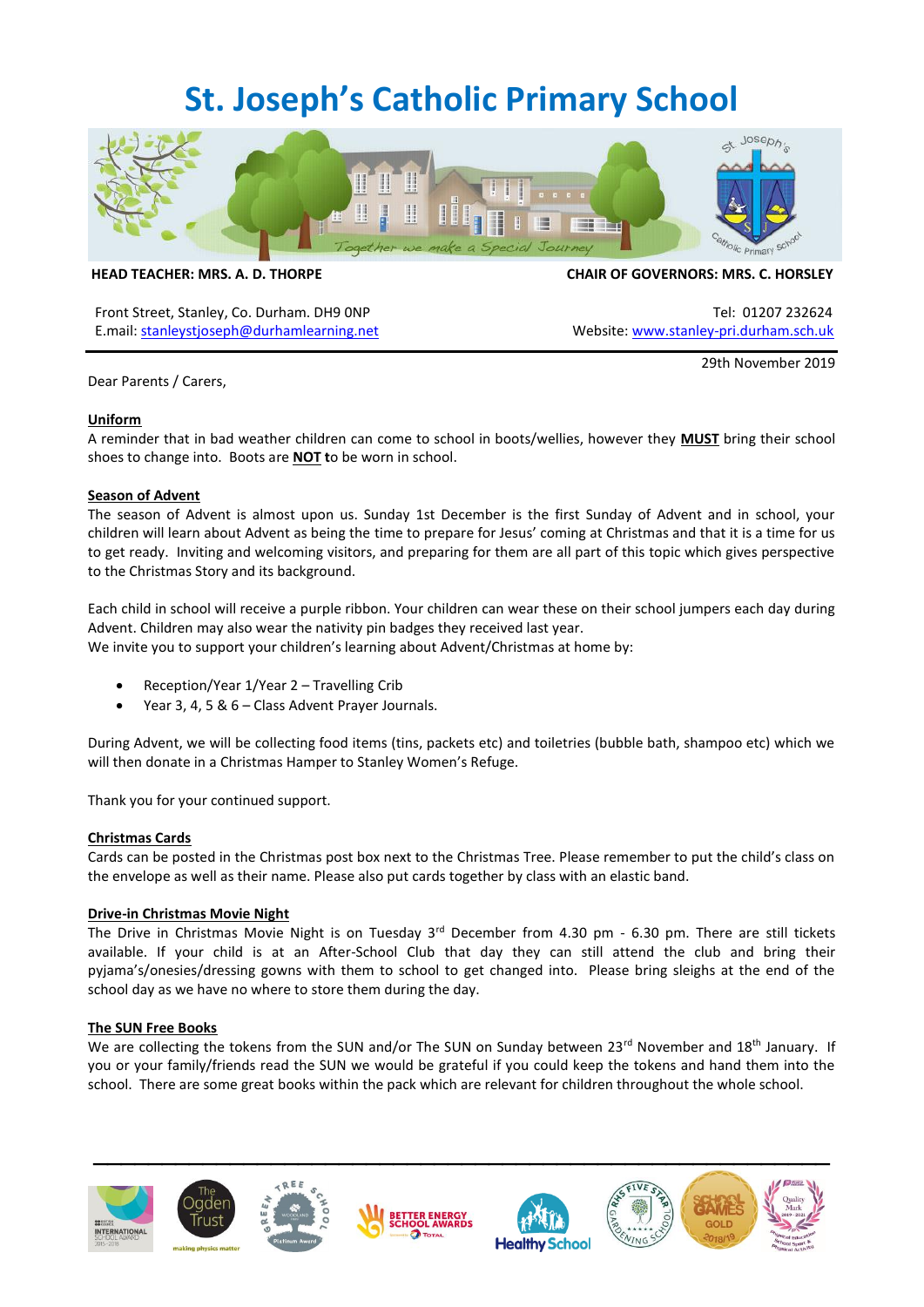# **Carols by Candlelight**

Fr Dermott has informed us that we are unable to have access to the church until 1.45 pm therefore the Carols by Candle light **for the whole school on 18th December will be at 2.00 pm** – everyone welcome in church.

# **Feeding Families**

Please send in any of the above items with your children either on the day allocated on the advent calendar or any time before 13 December 2019.

The food items needed for the hampers are:

- Sponge or Christmas Pudding
- Custard/White Sauce
- Gravy Granules
- Cake (Christmas, Chocolate Log, Chocolate Rolls etc)
- Chocolates or Sweets
- **Mince Pies**
- Savoury Snacks (e.g. crisps)
- Coffee and Tea
- Squash, UHT fruit juice or fizzy non-alcoholic drinks
- Chocolate Biscuits
- Breakfast Cereal (Medium)
- Jam, Marmalade, or Chocolate Spread
- Part Baked Bread
- Cooking Sauce
- Pasta
- Tinned Tuna/Meat
- Baked Beans/Tinned Spaghetti
- Soup
- Tinned Veg (e.g. sweetcorn, carrots)
- Handwash
- Shampoo
- Shower Gel

If you know of any family who would appreciate one of these hampers, please let Mrs Thorpe know.

# **Advent Liturgies**

Thank you to Year 1 and Year 2 who led us in our first Advent Liturgy. The children were wonderful. We look forward to welcoming you into school to enjoy the remaining 3 Liturgies.

- 3<sup>rd</sup> December at 9:15am Year 3 and Year 4 families are invited into the school hall
- 9<sup>th</sup> December at 9:15am Year 5 families are invited into the school hall
- 16<sup>th</sup> December at 9:15am Year 6 families are invited into the school hall

The school doors will open at 9.05 am after all the children have safely arrived in school.

Please ensure that you do not bring hot drinks into school such as tea or coffee during these events as we do not want any accidents and anyone burnt. You will be asked to leave your hot drink outside, in future.

# **School Fund Contributions and Voluntary Donations**

Thank you very much for your continuing contributions to school fund – so far this year we have received **£254.50** via Parent Pay. As you know, School Fund is used to subsidise trips, activities and events for all children throughout the school year.

**\_\_\_\_\_\_\_\_\_\_\_\_\_\_\_\_\_\_\_\_\_\_\_\_\_\_\_\_\_\_\_\_\_\_\_\_\_\_\_\_\_\_\_\_\_\_\_\_\_\_\_\_\_\_**